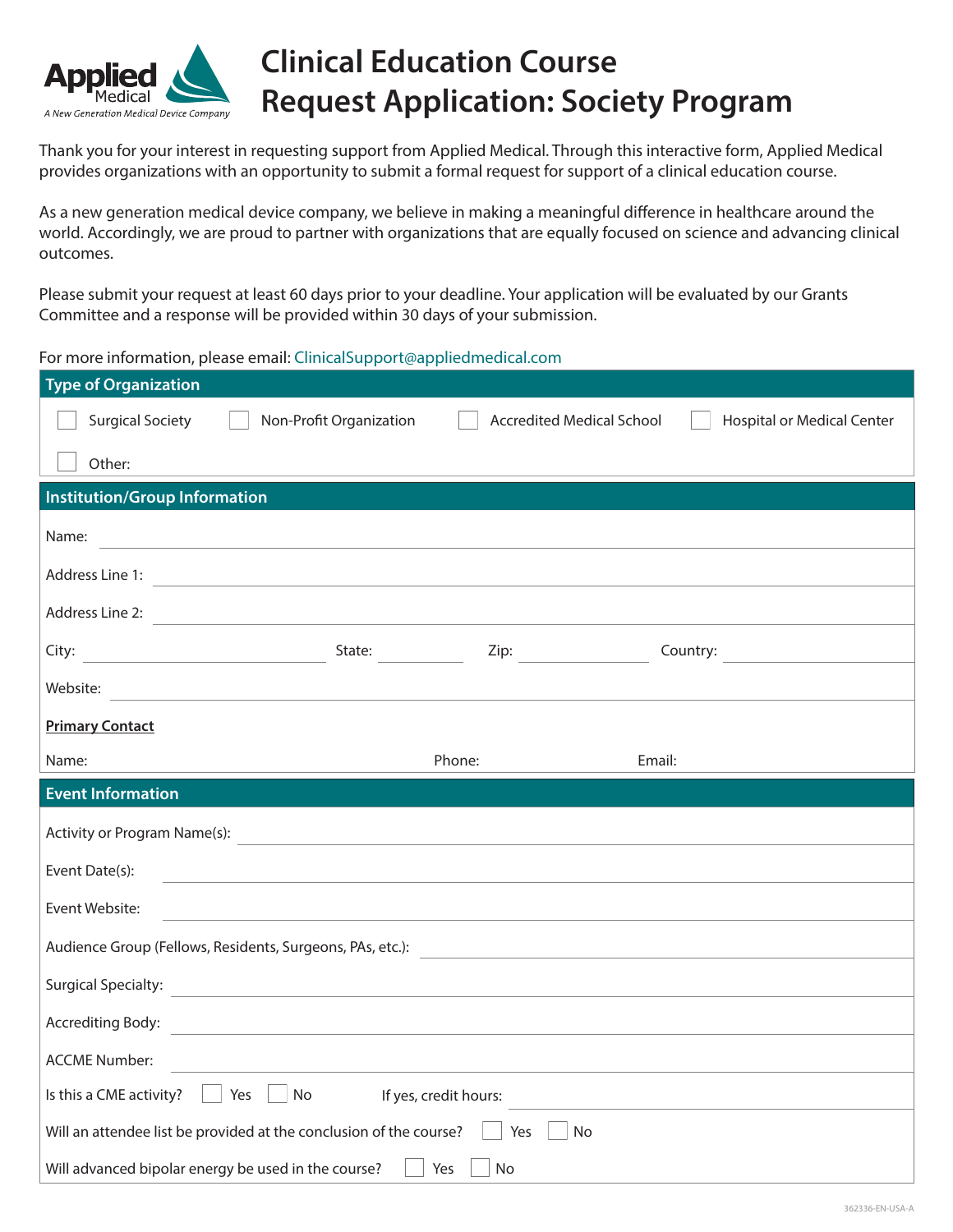| <b>Event Information (continued)</b>                                                                    |        |                   |               |        |  |  |  |  |
|---------------------------------------------------------------------------------------------------------|--------|-------------------|---------------|--------|--|--|--|--|
| Registration Deadline:                                                                                  |        |                   |               |        |  |  |  |  |
| To date, how many registrations do you have for the program?                                            |        |                   |               |        |  |  |  |  |
| Is there a hotel room block? If yes, name of hotel and room block deadline:                             |        |                   |               |        |  |  |  |  |
| <b>Workshop Information</b>                                                                             |        |                   |               |        |  |  |  |  |
| Number of Workshops/Hands-on Classes/Labs:                                                              |        |                   |               |        |  |  |  |  |
| Number of stations in each Workshop/Hands-on Class/Lab:                                                 |        |                   |               |        |  |  |  |  |
| Number of attendees anticipated at each Workshop/Hands-on Class/Lab:                                    |        |                   |               |        |  |  |  |  |
| Number of attendees you expect at each station:                                                         |        |                   |               |        |  |  |  |  |
| Based on your past programs, please provide an idea of where participants are coming from (percentage): |        |                   |               |        |  |  |  |  |
| <b>United States</b><br>Your health system                                                              |        |                   |               |        |  |  |  |  |
| Surrounding area (regional participants)                                                                |        |                   | International |        |  |  |  |  |
| <b>Shipping Address:</b>                                                                                |        |                   |               |        |  |  |  |  |
|                                                                                                         |        |                   |               |        |  |  |  |  |
|                                                                                                         |        |                   |               |        |  |  |  |  |
|                                                                                                         |        |                   |               |        |  |  |  |  |
| <b>Event Coordinator Contact Information:</b>                                                           |        |                   |               |        |  |  |  |  |
| Name:                                                                                                   | Phone: |                   | Email:        |        |  |  |  |  |
| <b>Request Details</b>                                                                                  |        |                   |               |        |  |  |  |  |
| Please provide a description of your event and any details about your specific request:                 |        |                   |               |        |  |  |  |  |
|                                                                                                         |        |                   |               |        |  |  |  |  |
|                                                                                                         |        |                   |               |        |  |  |  |  |
|                                                                                                         |        |                   |               |        |  |  |  |  |
| Amount Requested: \$                                                                                    |        |                   |               |        |  |  |  |  |
| If amount requested is for multiple Classes/Labs please specify:                                        |        |                   |               |        |  |  |  |  |
| <b>Grant Name</b>                                                                                       | Amount | <b>Grant Name</b> |               | Amount |  |  |  |  |
|                                                                                                         |        |                   |               |        |  |  |  |  |
|                                                                                                         |        |                   |               |        |  |  |  |  |
| Describe the specific expenses for which the requested funds would be used:                             |        |                   |               |        |  |  |  |  |
|                                                                                                         |        |                   |               |        |  |  |  |  |
|                                                                                                         |        |                   |               |        |  |  |  |  |
|                                                                                                         |        |                   |               |        |  |  |  |  |